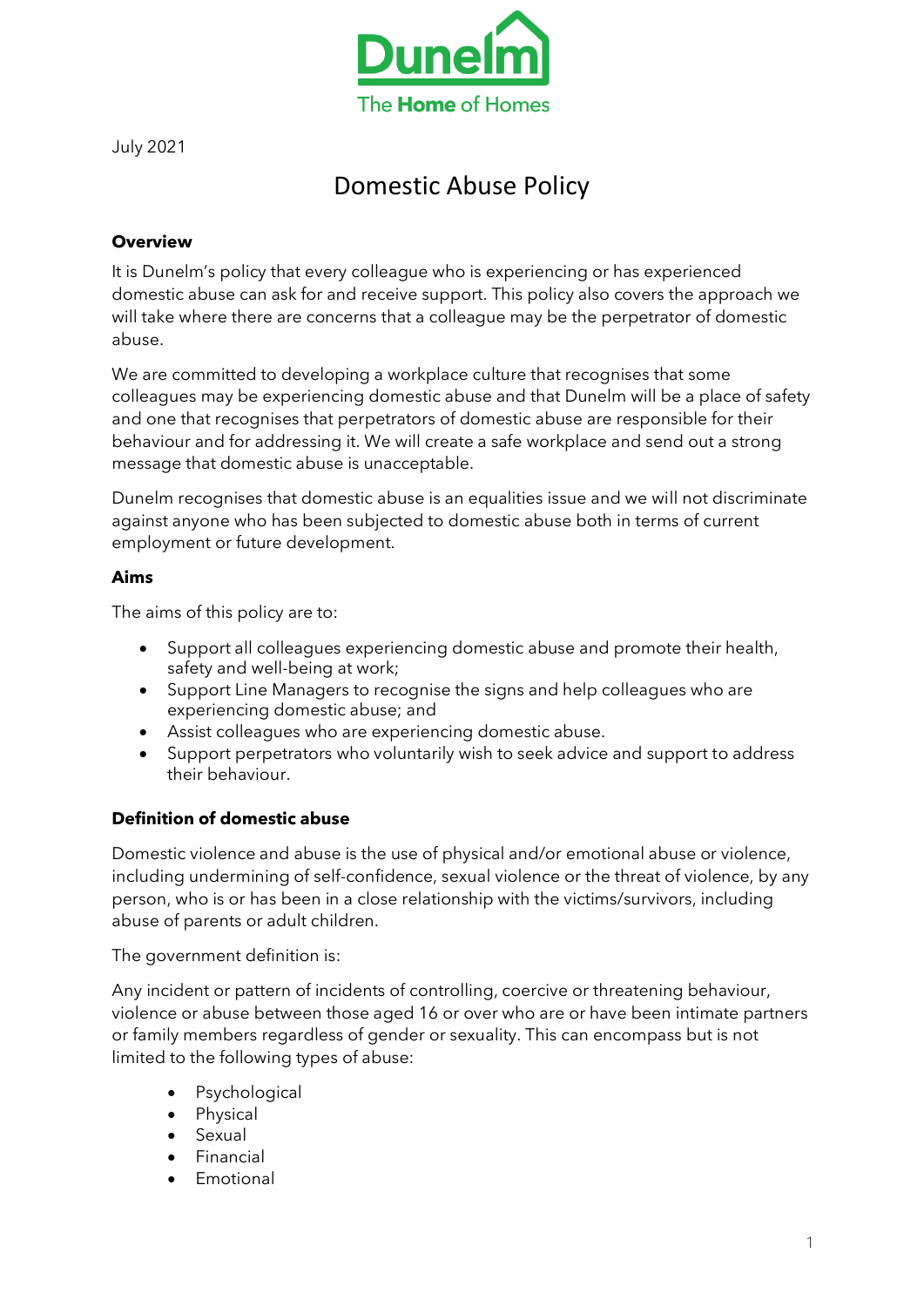

Controlling behaviour is acts designed to make a person subordinate and/or dependent by isolating them from sources of support, exploiting their resources and capacities for personal gain, depriving them of the means needed for independence, resistance, escape and regulating their everyday behaviour.

Coercive behaviour is an act or a pattern of acts of assault, threats, humiliation, intimidation or other abuse that is used to harm, punish, or frighten someone. This definition includes stalking and so called 'honour' based violence, female genital mutilation (FGM) and forced marriage including honour-based violence. All forms of domestic abuse come from the abuser's desire for power and control over other family members or intimate partners.

# **Identification of the problem at work**

While it is for the individual themselves to recognise they are a victim/survivor of domestic abuse, there are signs which may indicate an colleague may be a victim/survivor. These may include the following:

- The member of colleagues may confide in their colleagues/manager
- Colleagues may inform their manager that a colleague is suffering from domestic abuse
- There may be obvious effects of physical abuse (it is important not to make assumptions)
- It may come to light because of enquiries into a drop-in performance or a significant change in behaviour
- It may reveal itself as the background to poor attendance or presenteeism where victims/survivors prefer to be at work rather than at home.

It is essential to understand that any of the above may arise from a range of circumstances of which domestic abuse may be one. Line managers should address the issue positively and sympathetically ensuring that the colleague is aware that support and assistance can be provided.

# **Confidentiality and right to privacy**

Colleagues who disclose experiencing abuse can be assured that the information they provide is confidential and will only be shared on a need to know basis with members of the People Team or where there is an immediate safety concern.

Dunelm respects colleagues' right to privacy. Whilst Dunelm strongly encourages victims/survivors of domestic abuse to disclose domestic abuse for the safety of themselves and all those in the workplace, it does not force them to share this information if they do not want to.

There are, however, some circumstances in which confidentiality cannot be assured. These occur when there are concerns about children or vulnerable adults or where Dunelm needs to act to protect the safety of colleagues.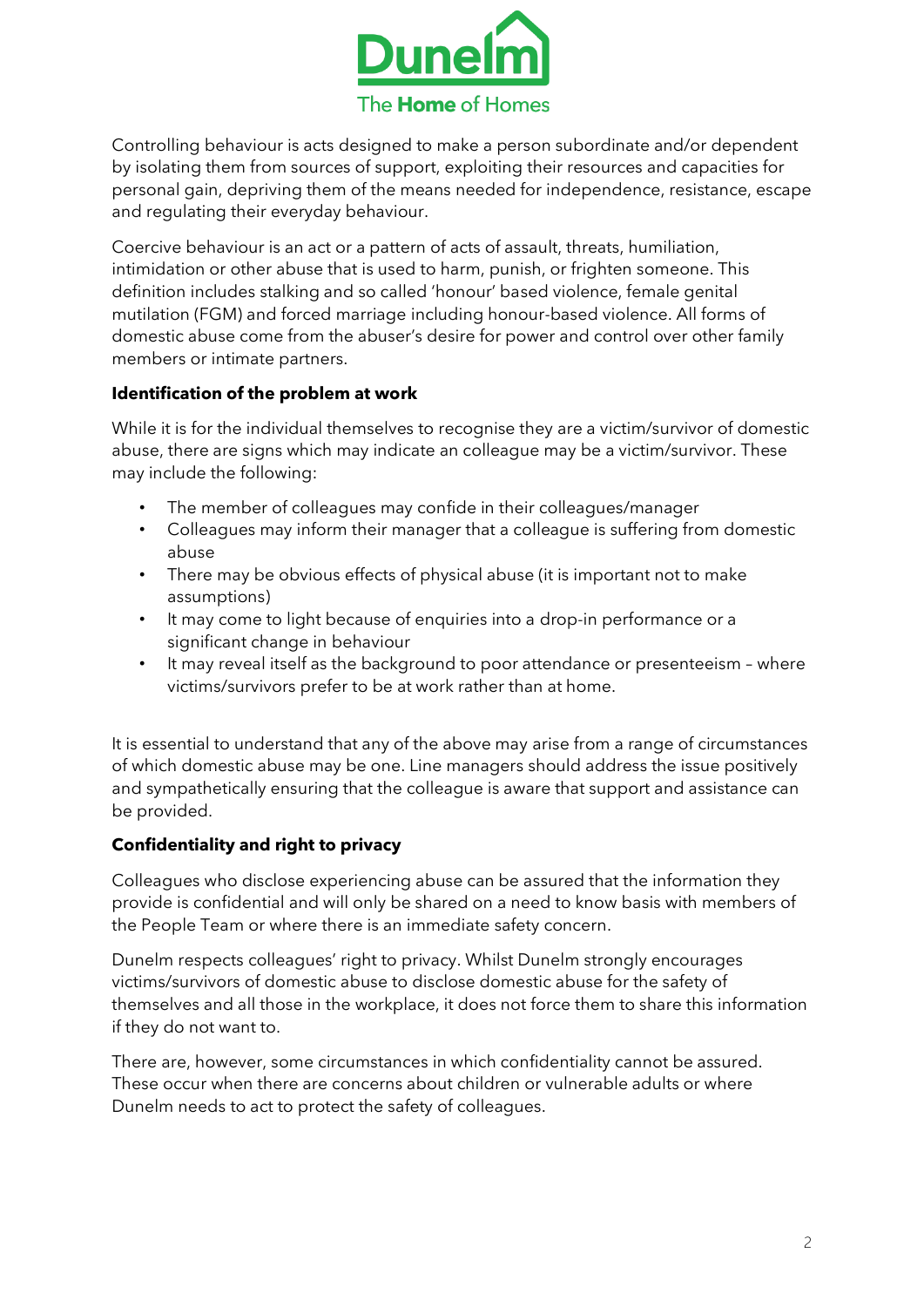

In circumstances where Dunelm has to breach confidentiality, it will discuss with the colleague why it is doing so, and it will seek the colleague's agreement where possible.

As far as possible, information will only be shared on a need-to-know basis.

All records concerning domestic abuse will be kept strictly confidential and there will be no adverse impact on the employment records of victims/survivors of domestic abuse.

Improper disclosure of information i.e. breaches of confidentiality by any member of colleagues will be taken seriously and may be subject to disciplinary action.

# **Disclosure of abuse**

Colleagues experiencing domestic abuse may choose to disclose, report to or seek support from their line manager, colleague or People Team. Line managers will not counsel victims/survivors, but offer information, workplace support, and signpost other organisations.

The People Team will provide a confidential specialist support contact through retailTRUST for colleagues. The People Team will also provide guidance for line managers who are approached by colleagues who are being abused.

# **Role of colleagues**

Dunelm encourages all colleagues to report if they suspect a colleague is experiencing or perpetrating abuse. Colleagues should speak to their line manager or the People Team about their concerns in confidence. In dealing with a disclosure from a colleague Dunelm will ensure that the person with concerns is made aware of the existence of this policy.

#### **Support for individuals experiencing domestic abuse**

Dunelm recognises that developing a life free from abuse is a process not an event and will provide ongoing support for colleagues who disclose abuse.

Where domestic abuse has been reported, line managers will work with colleagues and discuss reasonable temporary adjustments to attendance policies.

We may offer colleagues experiencing domestic abuse a broad range of support. This may include, but is not limited to:

- Special paid leave for relevant appointments, including with support agencies, solicitors, to rearrange housing or childcare, and for court appointments
- Up to 5 days paid special leave may be provided to someone escaping an abusive situation, subject to agreement with the People Team
- Temporary or permanent changes to working times and patterns
- Measures to ensure a safe working environment, for example changing a telephone number to avoid harassing phone calls
- Flexible working
- Access to counselling/support services in work time
- Access to courses developed to support female survivors of domestic abuse, for example The Freedom Programme [\(www.freedomprogramme.co.uk\)](http://www.freedomprogramme.co.uk/) or assertiveness training.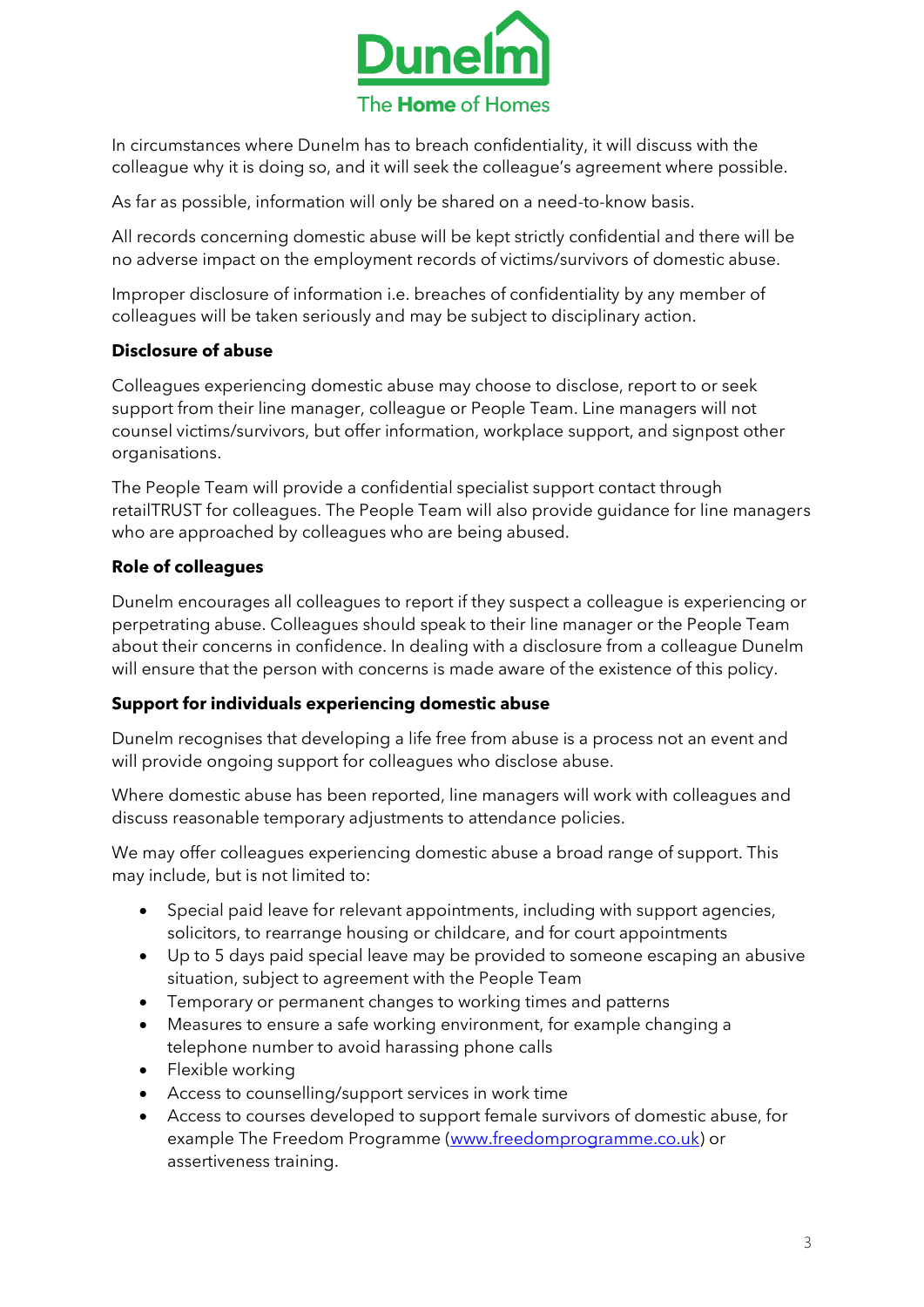

Relocation to another place of work either on a temporary or permanent basis where possible.

Line managers will respect the right of colleagues to make their own decision on the course of action at every stage and avoid being judgemental. It is recognised that the colleague may need some time to decide what to do and may try many different options during this process.

Other existing provisions including support available from retailTRUST will also be signposted to colleagues as a means of help.

# **Safety planning**

Dunelm will prioritise the safety of colleagues if they make it known that they are experiencing domestic abuse. Line managers may have to consider incidents such as violent partners or ex-partners visiting the workplace, abusive phone calls, intimidation or harassment of a colleague by the alleged perpetrator, and these will need to be addressed in any safety planning.

When a colleague discloses domestic abuse, they will be encouraged to contact a specialist support agency (or suitably trained specialist) and advise appropriate referrals where necessary, such as the retailTRUST or Domestic Abuse Alliance [https://domestic](https://domestic-abuse.co.uk/)[abuse.co.uk/](https://domestic-abuse.co.uk/) .

Dunelm will work with the colleague and relevant agencies (with the colleague's consent) to identify what actions can be taken to increase their personal safety as well as address any risks there may be to colleagues, considering the duty of care for all colleagues.

#### **Perpetrators of domestic abuse**

Dunelm will not tolerate domestic abuse perpetrators at any level of seniority nor will it be condoned. Dunelm recognises that it has an obligation to encourage and support their colleagues to address abusive behaviour. If a colleague approaches Dunelm about their abusive behaviour, Dunelm will provide information about the services and support available to them and will encourage the perpetrator to seek support and help from an appropriate source.

Dunelm will treat any allegation, disclosure or conviction of a domestic abuse related offence on a case-by-case basis with the aim of reducing risk and supporting change.

There are four potential strands in the consideration of an allegation:

- a police investigation of a possible criminal offence
- disciplinary action
- providing specialist, safety-focused counselling
- identifying risk.

An individual cautioned or convicted of a criminal offence may be subject to the organisation's disciplinary policy and procedure, Dunelm also reserves the right to consider the use of this policy should an colleague's activities outside of work (whether or not it leads to a criminal conviction) have an impact on their ability to perform the role for which they are employed and/or be considered to bring the organisation into disrepute.